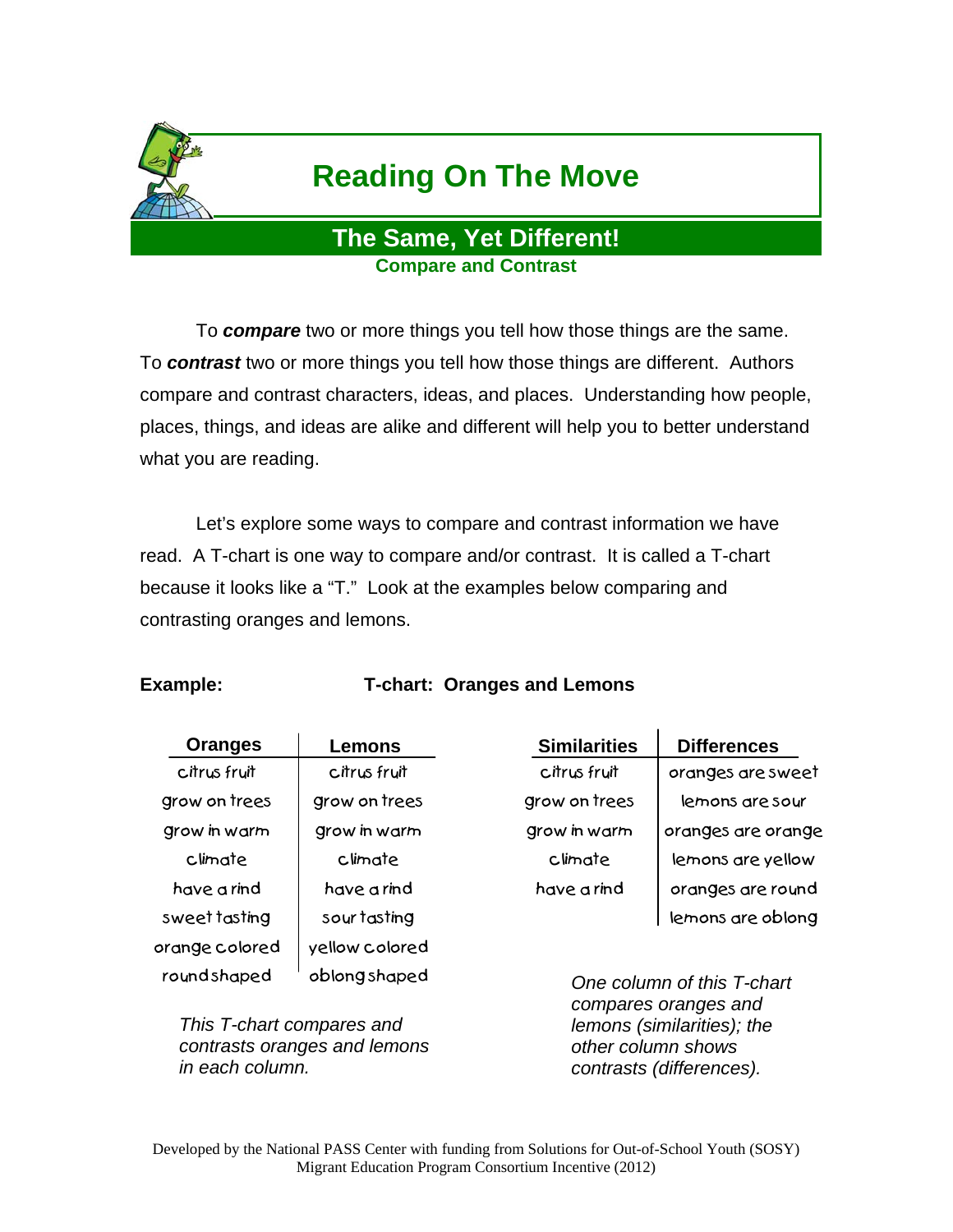Another graphic organizer you can use to compare and contrast is a Venn diagram. The middle where the two circles overlap shows similarities or how oranges and lemons are the same (compare). The outside where the circles are separate shows the differences (contrast). Take a look at the example below.



#### **Example:**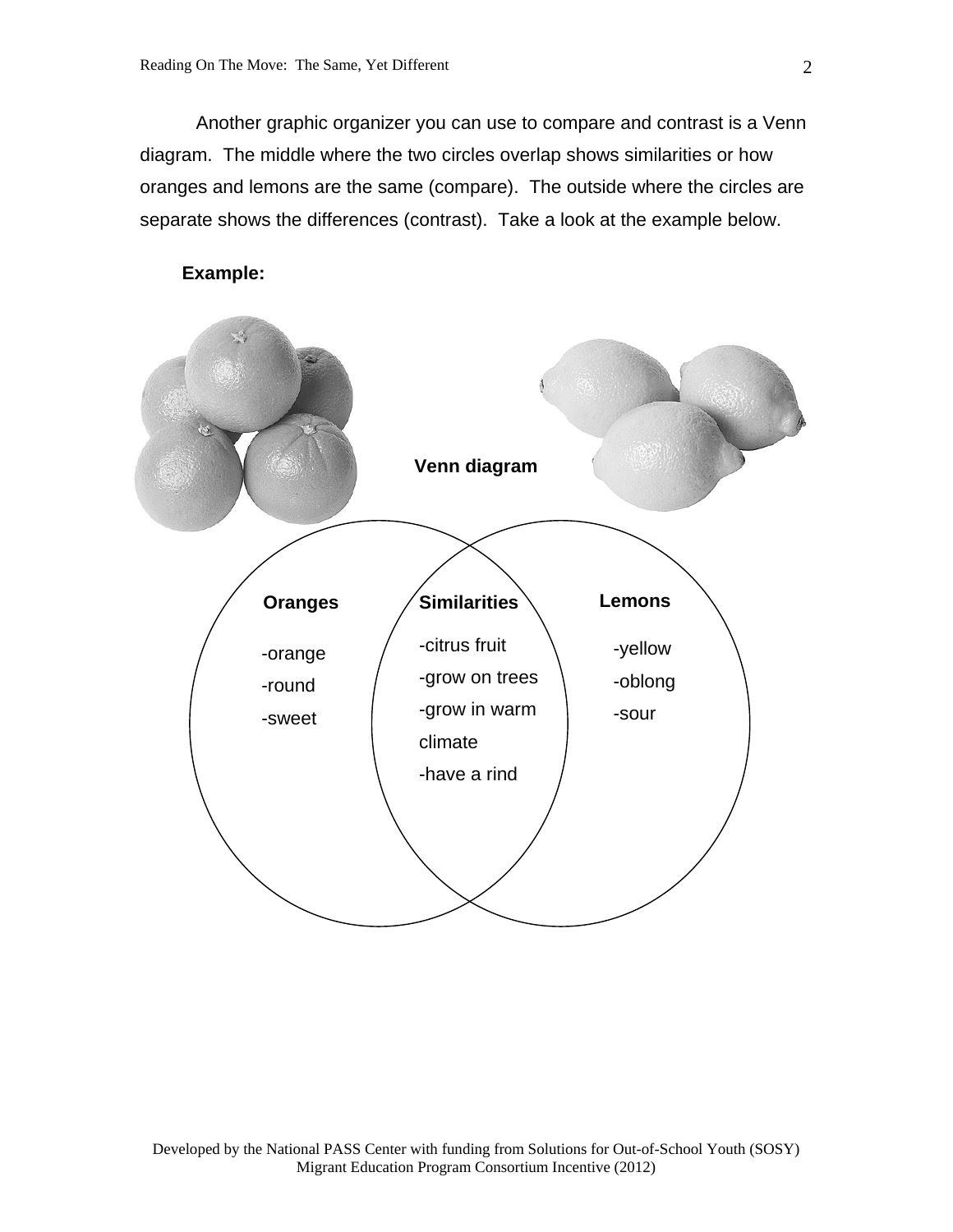Use information about pens and pencils to fill in the T-chart and Venn diagram.

Facts about **pens**:

- Pens are used to write on paper.
- Almost all pen ink is permanent.
- Pens are made of sturdy plastic, so they don't break easily.
- When pens run out of ink, they can be refilled or thrown away.
- Once the ink from a pen dries on paper, it does not smudge.
- Pens do not need to be sharpened, so they stay the same length.

Facts about **pencils**:

- Pencils are used to write and draw on paper.
- Pencils are environmentally friendly because they are made out of wood.
- Graphite is not permanent, so the pencil markings can be erased.
- Graphite does not dry up like ink.
- Pencils are not expensive.
- Pencils can be sharpened and do not require refills.



Developed by the National PASS Center with funding from Solutions for Out-of-School Youth (SOSY) Migrant Education Program Consortium Incentive (2012)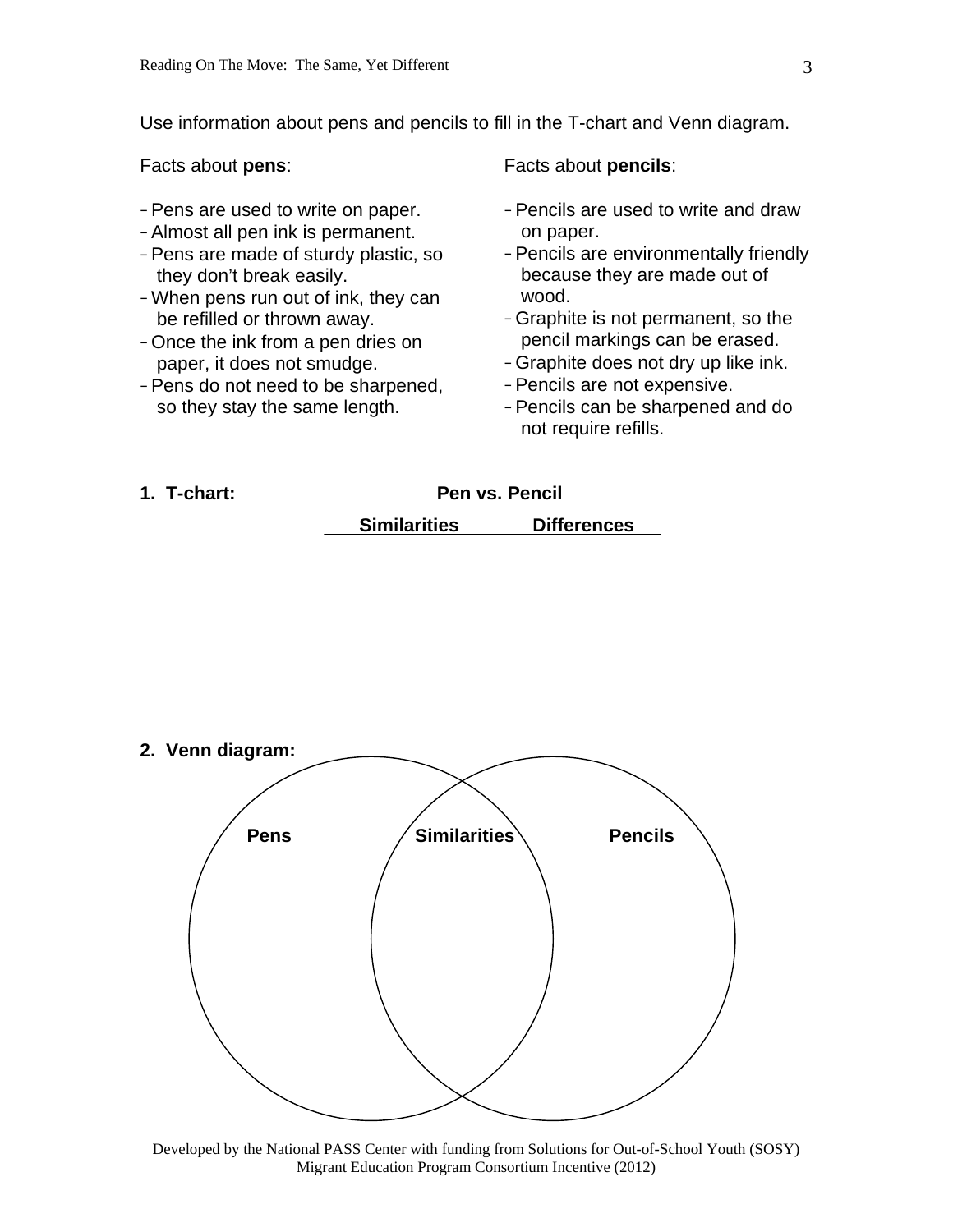Let's try comparing and contrasting information given in some reading passages. Read each passage and answer the questions that follow.

In the 1800s, most people were farmers. The following passage is about Abraham Lincoln's life growing up on a farm.

Life on a frontier farm was very hard and required unending physical labor. From a young age, Abraham was put to work. He used an axe to help clear trees from the farmland and split the logs into fence rails. That was why he was later nicknamed the "Rail Splitter." Thomas Lincoln, Abraham's father, often loaned his son to the neighbors to do work for them and kept Abraham's wages to himself. All this work allowed little time for education, and Lincoln had almost no formal schooling. Abraham spent what little spare time he had reading on his own.

Abe was the chore-boy of the Knob Creek farm as soon as he grew big enough to run errands, to hold a pine-knot at night lighting his father at a job, or to carry water, fill the wood box, clean ashes from the fireplace, hoe weeds, pick berries, grapes and persimmons for beer-making. He hunted the timbers and came back with walnuts, hickory, and hazelnuts. His hands knew the stinging blisters from using a hoe, chopping back and forth to destroy the persistent weeds in the garden. And in autumn the mash, or walnut-stain, wouldn't wash off, even with all the rinsing and scrubbing of homemade soap.

He helped his father with seed corn, beans, onions, potatoes. He ducked out of the way of the heels of the stallion and brood mares his father kept and paid taxes on. Abe and his sister picked pails of currants, raspberries, and blueberries for his mother to spread in the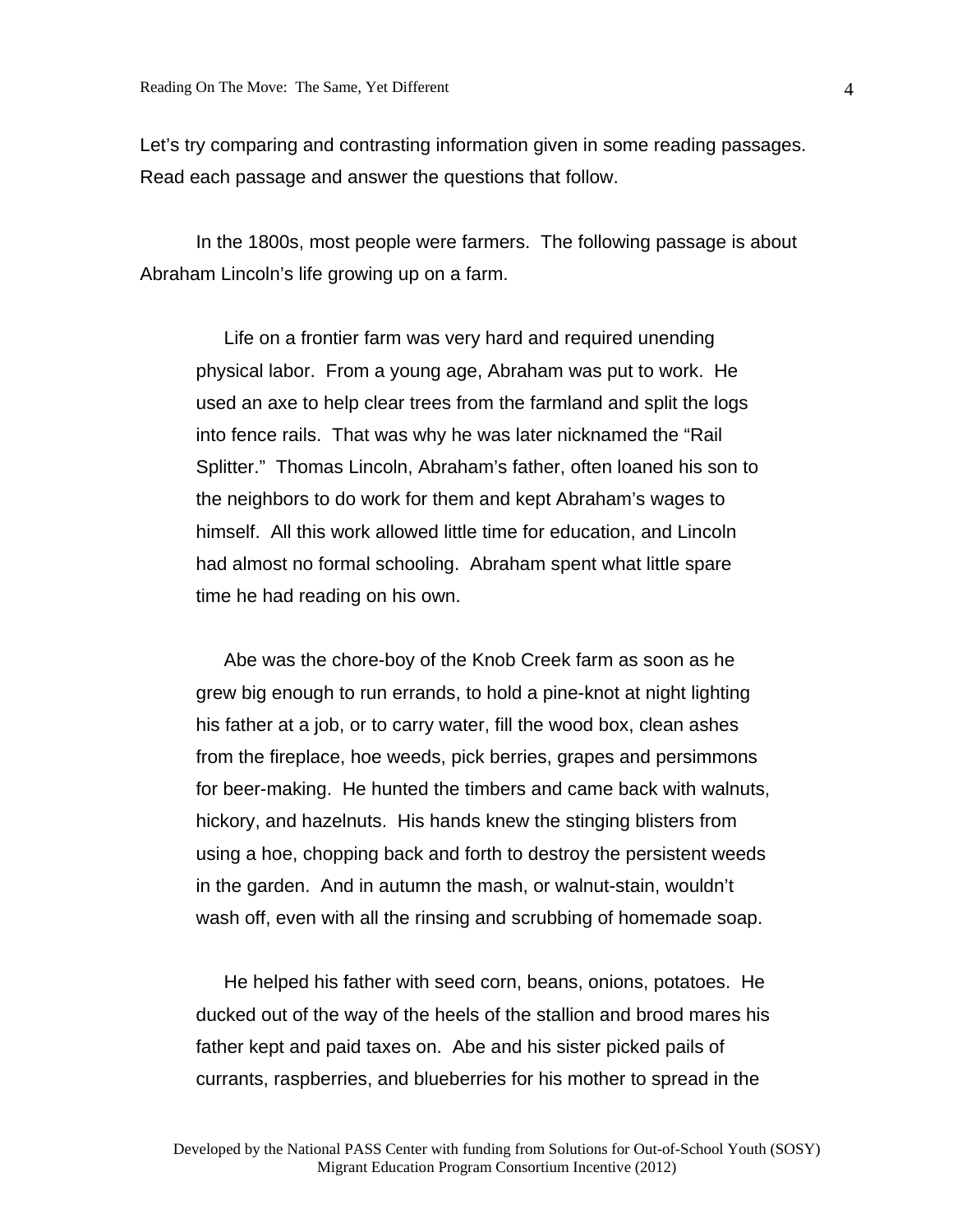sun to dry and put away for winter eating. There were wild grapes and pawpaws; there were bee trees with wild honey; there were wild crab apples and red haws. If it was a good corn year, the children helped shell the corn by hand and put it between two big flat stones, grinding it into cornmeal. The creeks gave them fish to fry. Tom Lincoln took his gun and brought back prairie turkey, partridge, rabbit, sometimes coon, a bear, or a deer; and the skins of these big animals were tanned, cut and sewed into shirts, trousers, moccasins, and coonskin caps.

- **3.** What did Abraham use to clear the trees from the land?
	- **a.** an axe
	- **b.** a shovel
	- **c.** a plow
- **4.** Which of the following are the three kinds of nuts Abe gathered in the woods?
	- **a.** peanuts, walnuts, cashew nuts
	- **b.** peanuts, hickory, pine nuts
	- **c.** walnuts, hickory, hazelnuts
- **5.** In the passage, why did Tom Lincoln hunt?
	- **a.** to provide food for the skillet
	- **b.** to provide skins to make leather for clothing
	- **c.** *both* a and b
- **6.** From the story, the word "pine-knot" means
	- **a.** kind of tree.
	- **b.** torch made of pine wood.
	- **c.** knot used to tie up horses.
- **7.** List at least three (3) facts about farming in the 1800s.

\_\_\_\_\_\_\_\_\_\_\_\_\_\_\_\_\_\_\_\_\_\_\_\_\_\_\_\_\_\_\_\_\_\_\_\_\_\_\_\_\_\_\_\_\_\_\_\_\_\_\_\_\_\_\_\_\_\_\_\_\_\_\_\_\_\_

\_\_\_\_\_\_\_\_\_\_\_\_\_\_\_\_\_\_\_\_\_\_\_\_\_\_\_\_\_\_\_\_\_\_\_\_\_\_\_\_\_\_\_\_\_\_\_\_\_\_\_\_\_\_\_\_\_\_\_\_\_\_\_\_\_\_

\_\_\_\_\_\_\_\_\_\_\_\_\_\_\_\_\_\_\_\_\_\_\_\_\_\_\_\_\_\_\_\_\_\_\_\_\_\_\_\_\_\_\_\_\_\_\_\_\_\_\_\_\_\_\_\_\_\_\_\_\_\_\_\_\_\_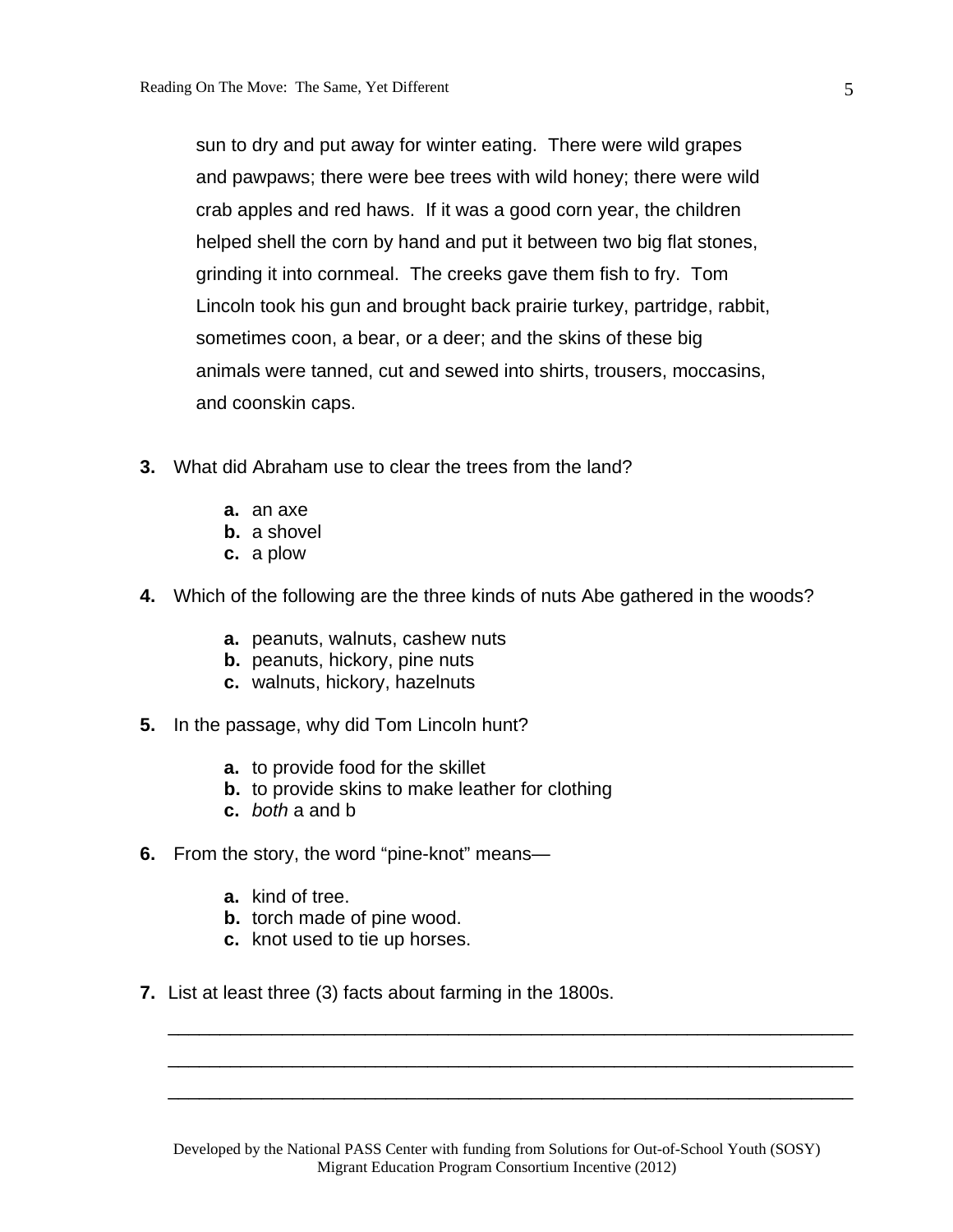Today, farms in our country produce more food than ever before. But there are fewer farms now than there were years ago! How can this be?

There are many kinds of farms in our country. Some farms produce only one big crop. That crop may be wheat, cotton, sugarcane, or something else. All these crops are plants that grow in the soil.

On some farms, animals are raised. Milk cows are raised on dairy farms. Chickens and eggs are produced on poultry farms. In some places, there is not enough rain to grow anything but grass. In these grasslands, there are many ranches. Beef cattle and sheep are raised on the ranches.

Most farms are different today from the way they used to be. For example, near the middle of our country is a state called Kansas. Kansas has been an important farming land ever since the pioneers lived there many years ago. Like most states, Kansas is divided into counties. In some ways, a county is like a community. People in a county elect, or choose, their leaders for their local government. The government of a county sees that certain jobs are carried out. As the cities in the counties grew, more and more people were needed to work in new and exciting jobs. Where did these people come from? Many came from the farms, where new and bigger machines were doing the jobs of several people.

- **8.** The word *pioneers* in this passage **9.** The word *poultry* means means
	- **a.** factory workers
	- **b.** ranchers
	- **c.** early settlers
- - **a.** chicken
	- **b.** fish
	- **c.** cattle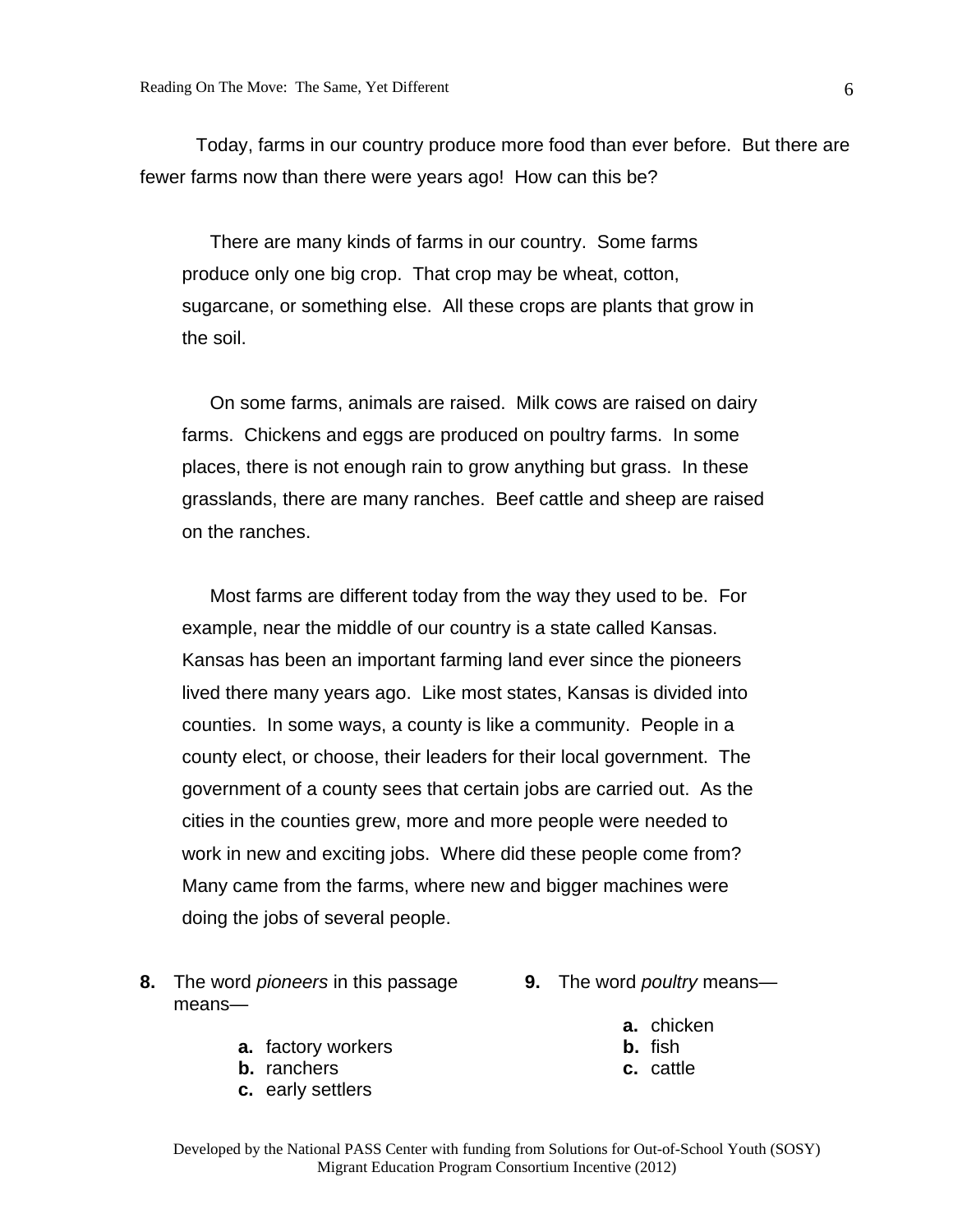**10.** Milk cows are raised on—

- **a.** poultry farms
- **b.** dairy farms
- **c.** deserts

**12.** List at least three (3) facts about farms today.

**11.** What is this passage mostly about?

- **a.** raising poultry
- **b.** raising cattle and sheep
- **c.** farming communities today

**13.** Fill in the Venn diagram below comparing and contrasting the information you just read about faming in the 1800s and farming present day.

\_\_\_\_\_\_\_\_\_\_\_\_\_\_\_\_\_\_\_\_\_\_\_\_\_\_\_\_\_\_\_\_\_\_\_\_\_\_\_\_\_\_\_\_\_\_\_\_\_\_\_\_\_\_\_\_\_\_\_\_\_\_\_\_\_\_

\_\_\_\_\_\_\_\_\_\_\_\_\_\_\_\_\_\_\_\_\_\_\_\_\_\_\_\_\_\_\_\_\_\_\_\_\_\_\_\_\_\_\_\_\_\_\_\_\_\_\_\_\_\_\_\_\_\_\_\_\_\_\_\_\_\_

\_\_\_\_\_\_\_\_\_\_\_\_\_\_\_\_\_\_\_\_\_\_\_\_\_\_\_\_\_\_\_\_\_\_\_\_\_\_\_\_\_\_\_\_\_\_\_\_\_\_\_\_\_\_\_\_\_\_\_\_\_\_\_\_\_\_



## **Answer Key**

| 1. T-chart: Pen vs. Pencil                                                                                                                                                                                                                                                                                                                                                                                  | <b>Similarities</b>                                                                                                                                                      | <b>Differences</b>                                   |
|-------------------------------------------------------------------------------------------------------------------------------------------------------------------------------------------------------------------------------------------------------------------------------------------------------------------------------------------------------------------------------------------------------------|--------------------------------------------------------------------------------------------------------------------------------------------------------------------------|------------------------------------------------------|
| - Pens are made of sturdy plastic, so they don't break easily.<br>- Once the ink from a pen dries on paper, it does not smudge.<br>- Pens do not need to be sharpened, so they stay the same length.<br>- Pencils are environmentally friendly because they are made out of<br>- Graphite is not permanent, so the pencil markings can be erased.<br>- Pencils can be sharpened and do not require refills. | - Almost all pen ink is permanent.<br>- When pens run out of ink, they can be refilled.<br>wood.<br>- Graphite does not dry up like ink.<br>- Pencils are not expensive. | - Pens and pencils<br>are used to write on<br>paper. |

Developed by the National PASS Center with funding from Solutions for Out-of-School Youth (SOSY) Migrant Education Program Consortium Incentive (2012)